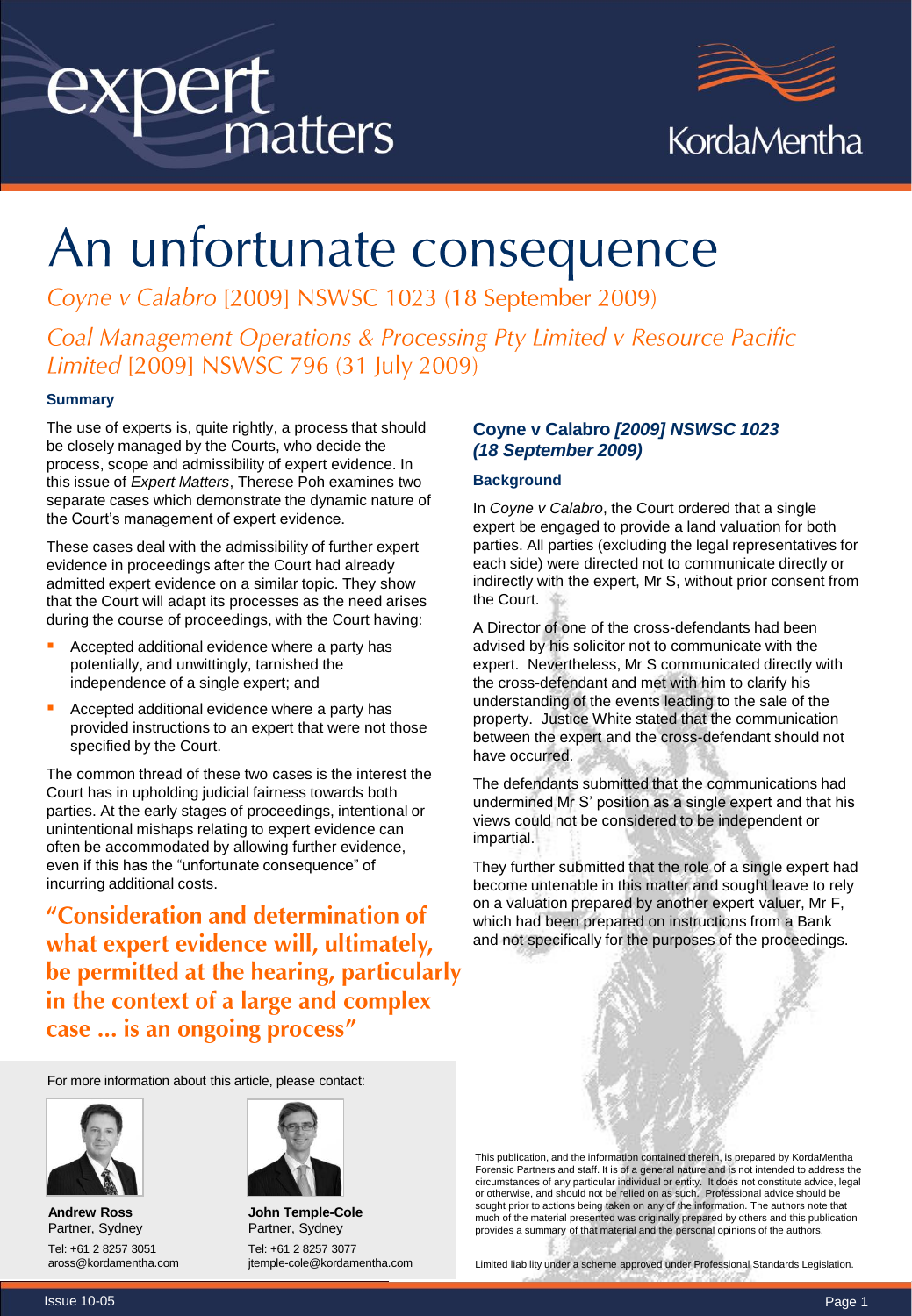# exper atters



#### **Requirements of open justice**

In his judgement, Justice White stated that:

*For justice to be done it is important that there be no unauthorised private communications between a party and a single expert jointly retained by all parties. A party adversely affected by the single expert's opinion (which might be determinative of the issue) may justly complain that he does not know of all that passed between the expert and the other party.* 

Justice White noted that although it may be that nothing had passed between the plaintiff and Mr S beyond that which was admitted by both parties, it was not possible to be sure of the full extent of the communications between them, nor assess what effect, if any, such communications might have had upon the formation of Mr S's opinion as to value.

*In those circumstances, the defendants would have a legitimate grievance if they were refused leave to adduce other expert evidence on the same issue.*

*Allowing the parties to adduce further expert evidence means that expense will be incurred which it was hoped might be avoided by Mr S's appointment. That is an unfortunate consequence. But it does not outweigh the requirements of open justice.*

#### **Significant differences between opinions**

Another reason for allowing the defendants to rely on another expert's opinion was that there was a substantial difference between the opinions of Mr F and Mr S. Due to the difference in each expert's opinion on the value of the land, they also differed in their opinions as to what sales should be considered as directly comparable.

Justice White stated that this was "another significant factor" in favour of permitting further expert evidence<sup>1</sup>.

This case has potentially far reaching implications for the use of single experts and the potential for further experts to be admitted, which may reduce the often cited presumption that single experts can reduce the costs of using experts.

#### **Coal Management Operations & Processing Pty Limited v Resource Pacific Limited [2009] NSWSC 796 (31 July 2009)**

In this matter, the defendants sought leave to submit evidence from an expert, Mr G, possessing "expertise in management in the coal mining industry".

In a previous judgement in the same matter<sup>2</sup>, Justice Brereton indicated that he had "wavered as to whether [the Court] should afford the cross-claimant an opportunity to identify an appropriate expert and the precise questions that would be asked". In that judgement, Justice Brereton provided directions for the defendant to obtain the report from their proposed expert, Mr G, in relation to a number of questions. These questions were "settled with some care" following submissions from both parties.

The expert report from Mr G that was served did not answer the questions in terms settled by the Court. This was a result of the defendants providing different instructions to those directed by the Court. Despite this, Justice Brereton did not dismiss the evidence, indicating that he believed it could be relevant to resolving issues likely to arise during the proceedings.

By reference to his decision in *Wu v Statewide* Developments Pty Ltd<sup>3</sup>, largely by reference to what was said by Lord Woolf in *Daniels v Walker*<sup>4</sup> , Justice Brereton emphasised that:

*Consideration and determination of what expert evidence will, ultimately, be permitted at the hearing, particularly in the context of a large and complex case (and having regard to the many millions of dollars in issue here, this is plainly such a case), is an ongoing process. Sometimes, it will involve obtaining a single expert's report merely as a first step, and then permitting parties to obtain reports from their own separate experts.*

It was deemed appropriate to permit the parties to obtain and serve other relevant expert reports. Justice Brereton indicated this would likely be followed by a joint report which would help determine what expert evidence ought to be permitted to be adduced at the hearing.

#### *Significance*

These cases deal with a common theme which is the admissibility of further expert evidence after the Court has admitted evidence from another expert on a similar topic.

They show that the appointment of a single expert, or initial admittance of evidence from an expert from a single side of the proceedings, does not preclude additional expert evidence being accepted5. It is only the first step in the process.

The situations where the Court may permit the admission of further reports, subject to upholding its interest in judicial fairness towards both parties, include when:

- Open justice requires it;
- There is a significant difference in the opinions between the single expert and the additional expert;
- The case is sufficiently complex; or
- The single expert has not answered the questions in terms settled by the Court.

#### **Endnotes**

- 1. Ultimately in these proceedings there were three experts who had submitted evidence to the Court; Mr S, Mr F and a Mr B. Justice White considered Mr B to be preferred in respect to his experience, impartiality and reliability and that his evidence was the most reliable. See *Coyne v Calabro* (No. 5) [2010] NSWSC 694.
- *2. Coal Management Operations & Processing Pty Limited v Resource Pacific Limited* [2009] NSWSC 573 (22 May 2009
- *3. Wu v Statewide Developments Pty Ltd* [2009] NSWSC 587
- 4. Daniels v Walker [2000] EWCA Civ 508; [2000] 1 WLR 1382
- 5. Indeed, in a subsequent judgment in this matter, his Honour found that the evidence of the single expert was not to be preferred.